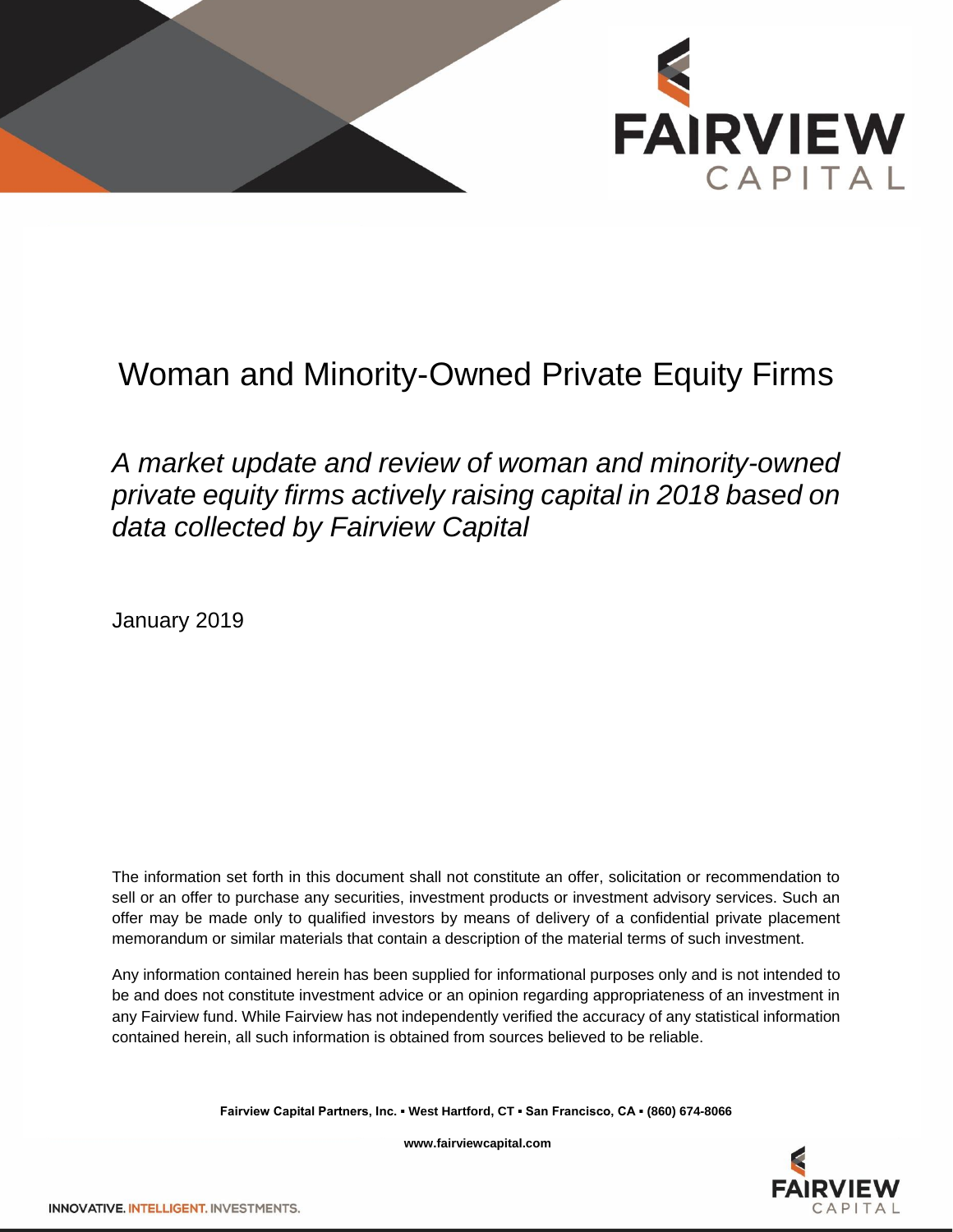# **Fairview Capital's Market Review of Woman and Minority-Owned Private Equity Firms**

The universe of woman and minority-owned private equity firms grew and evolved significantly in 2018, rising to 312 at year-end, up from 240 at the end of 2017. The increase represented the largest ever in a one-year period since Fairview began tracking data on diverse firms. The universe has more than doubled since 2015.

*The criteria for classifying a private equity firm as woman and/or minorityowned often varies. In this market review, we only consider institutional quality private equity and venture capital firms that are majority owned (>50%) by women and/or ethnic minorities.\* The firms must be based in, and primarily investing in, the United States.*



We identified 131 woman and minority-owned firms actively raising capital in 2018. In aggregate, these firms represented less than 10% of all private equity firms in the market during the year.<sup>[1](#page-1-0)</sup> As one of the most active investors in diverse managers, Fairview conducted due diligence on virtually every institutional quality woman and minority-owned firm in the market in 2018, providing the Firm a unique vantage point.

#### **New Firm Formation Is Robust**

This past year, we observed an acceleration of new firm formation as experienced women and minorities launched firms at a record pace. Newer woman and minority-owned firms often feature different networks, relationships and approaches than established firms. In an industry that is characterized by change, we find that these differentiating factors can represent significant competitive advantages in sourcing, conducting due diligence, securing financing, making operating enhancements and exiting. Many of the new firms are "millennial-friendly" and are more reflective of, and relatable to, the entrepreneurs and markets in which they invest.

 $\overline{\phantom{a}}$ 

<sup>&</sup>lt;sup>1</sup> Fairview Capital data and analysis, Preqin Q3 2018 Private Capital Fundraising Update



<span id="page-1-0"></span>Defined by the U.S. Census Bureau as American Indian or Alaska Native, Asian American, Black or African

American, Hispanic or Latino, and Native Hawaiian or Other Pacific Islander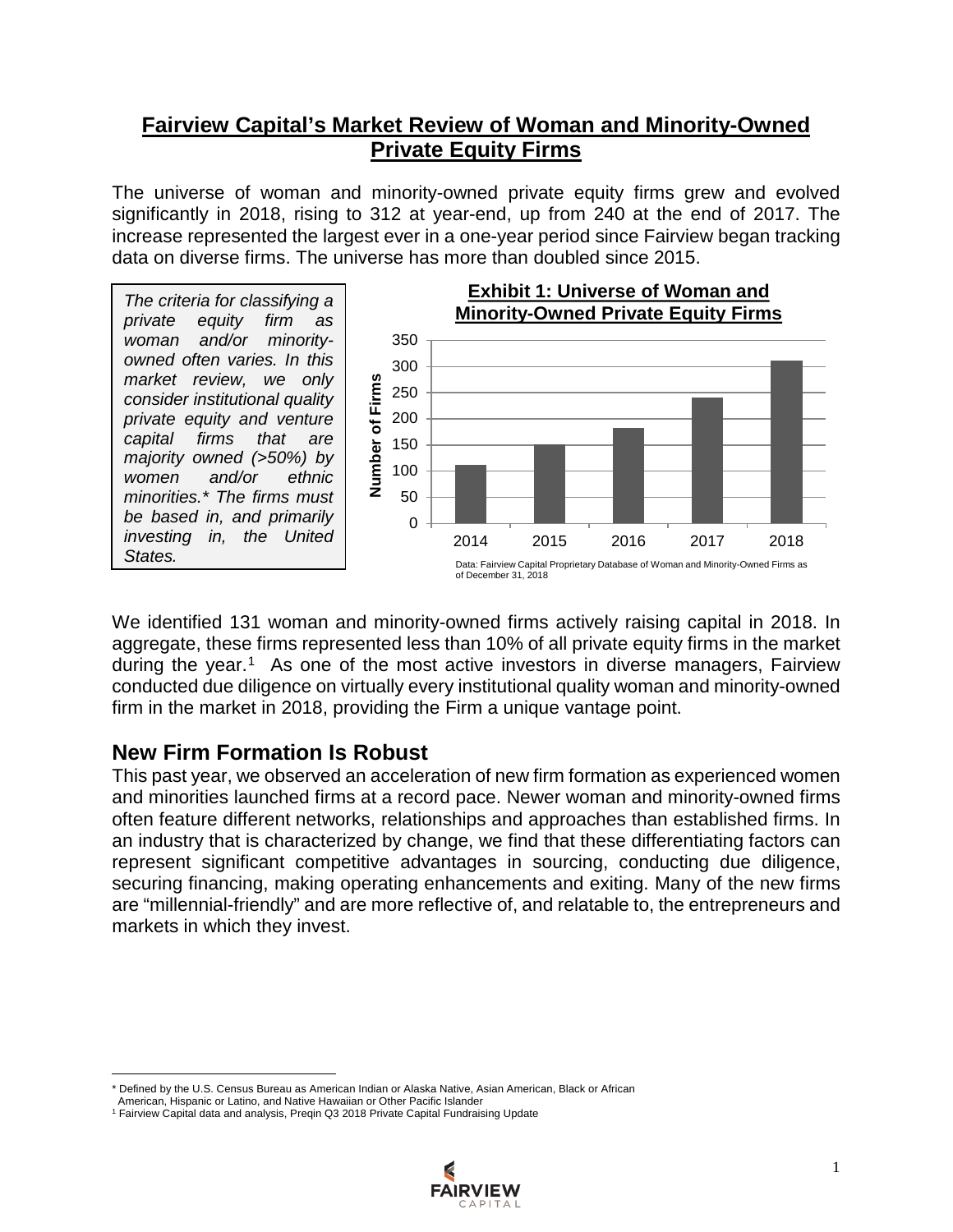The majority of the opportunity set over the past five years has been comprised of first-time funds being raised by new firms. In 2018, 57% of woman and minority-owned firms in the market, 75 firms, were raising first-time funds, an all-time record. On an absolute basis, we have observed a long-term increase in new woman and minority-owned firms, as demonstrated by a 37% compound annual growth rate in first-time funds in the market since 2014.



Additionally, firms that are raising second-time funds represented 27% of the opportunity set in 2018. These are firms reentering the market after successfully deploying a first-time fund. Typically, these firms are seeking to broaden their institutional limited partner base. Despite a preponderance of young firms, the majority of woman and minority-owned firms in the market feature experienced investors with track records developed at larger, more well-established firms. Many woman and minority-firms have established themselves as leaders in their respective categories within private equity and many more are poised to follow suit.

#### **Woman and Minority-Owned Firms Target Smaller Fund Sizes**

In general, expected fund sizes for most woman and minority-owned funds are correlated to fund sequence and strategy, reflective of trends in the broader private equity market. However, fund sizes are typically smaller than average. The average expected fund size



for woman and minority-owned funds in the market in 2018 was \$177 million, down from \$223 million in 2017. These declines could be partly due to new firm formation, as first-time funds often have smaller fund sizes than follow-on funds.

The broader private equity industry featured an average target fund size of over \$394 million through the third quarter of the year, an average increase of approximately \$20 million over 2017. Noteworthy is that

Data: Fairview Capital Proprietary Database of Woman and Minority-Owned Firms as of December 31, 2018 \*Excludes five funds due to undisclosed fund sizes.

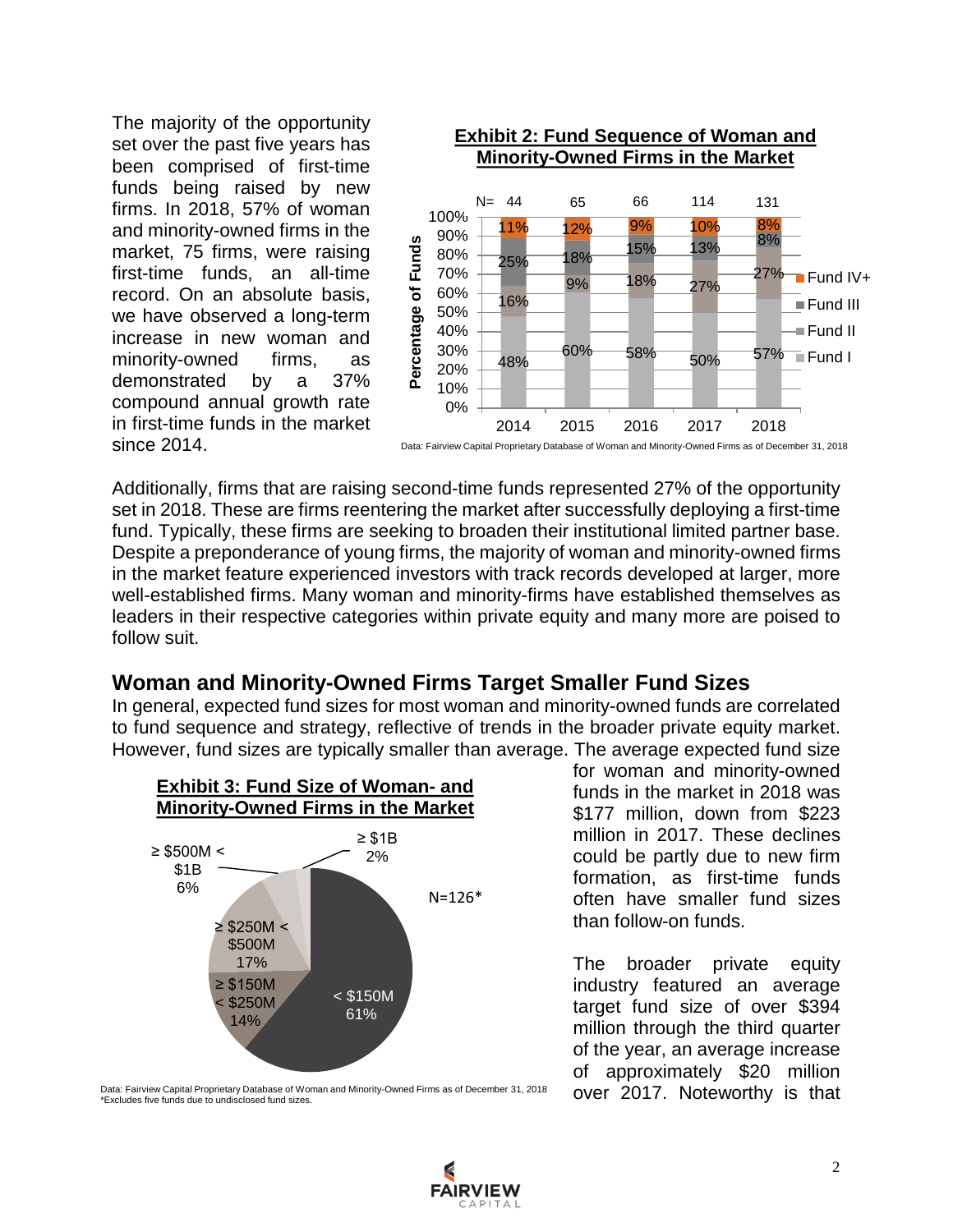capital concentration is higher than ever before — funds of \$1 billion or more secured 63% of capital raised in the first three quarters of 2018, a category where woman and minority-owned firms are the most significantly underrepresented.<sup>[2](#page-3-0)</sup> Again, part of the disparity in average fund size can be explained by the fact that the majority of woman and minority-owned firms are raising first-time funds which are typically smaller than average. Also, within the buyout segment, there are very few women or minorities leading large and mega buyout firms – whose funds drive up the overall industry average. Smaller than average fund sizes also explain why diverse managers are often below the radar of many institutional investors and their consultants.

## **Woman and Minority-Owned Firms Remain Underrepresented Despite Growth**

Awareness of the diverse manager opportunity set continued to grow in 2018, with increased social awareness, advocacy, and numerous studies and events designed to highlight the opportunity set. Despite these efforts, women and minority-owned funds continue to be significantly underrepresented in the portfolios of institutional investors, and traditional capital allocation processes remain challenged when it comes to inclusion. Aside from smaller fund sizes, most diverse firms remain below the radar of institutional investors given the often non-traditional fundraising approaches many managers take.

Since the start of the decade, only 18% of public pension plan commitments have gone to first and second-time funds, down from nearly 30% in the decade prior. Other investors, such as private pensions, insurance companies and foundations, have followed a similar trendline. This shift has come in the face of an increase in commitments to funds greater than \$5 billion in size. Over the past decade, commitments to such funds have increased from 20% to nearly 30% for public pension plans.[3](#page-3-1) The primary driver typically cited for this trend is broad-based efficiency. The trend has come to the detriment of newer firms, smaller funds and woman and minority-owned firms since they feature smaller fund sizes.

Nonetheless, as diversity becomes increasingly critical in private equity and venture capital, many sophisticated institutional investors have recognized that this segment of the market has been too often overlooked by their traditional capital allocation processes and have been proactive about change. Fairview has found that institutions implementing a deliberate, programmatic approach are the most effective in achieving portfolios featuring more diversity. Given the high rate of new firm formation by diverse managers, even a "next generation" manager program targeting new firms and small funds will inherently feature significantly more diversity than the broader private equity portfolios of institutional investors.

<span id="page-3-1"></span><span id="page-3-0"></span><sup>3</sup> Cobalt GP "Will GPs be squeezed by LP consolidation in 2019?"



l <sup>2</sup> Fairview Capital data and Preqin Q3 2018 Private Capital Fundraising Update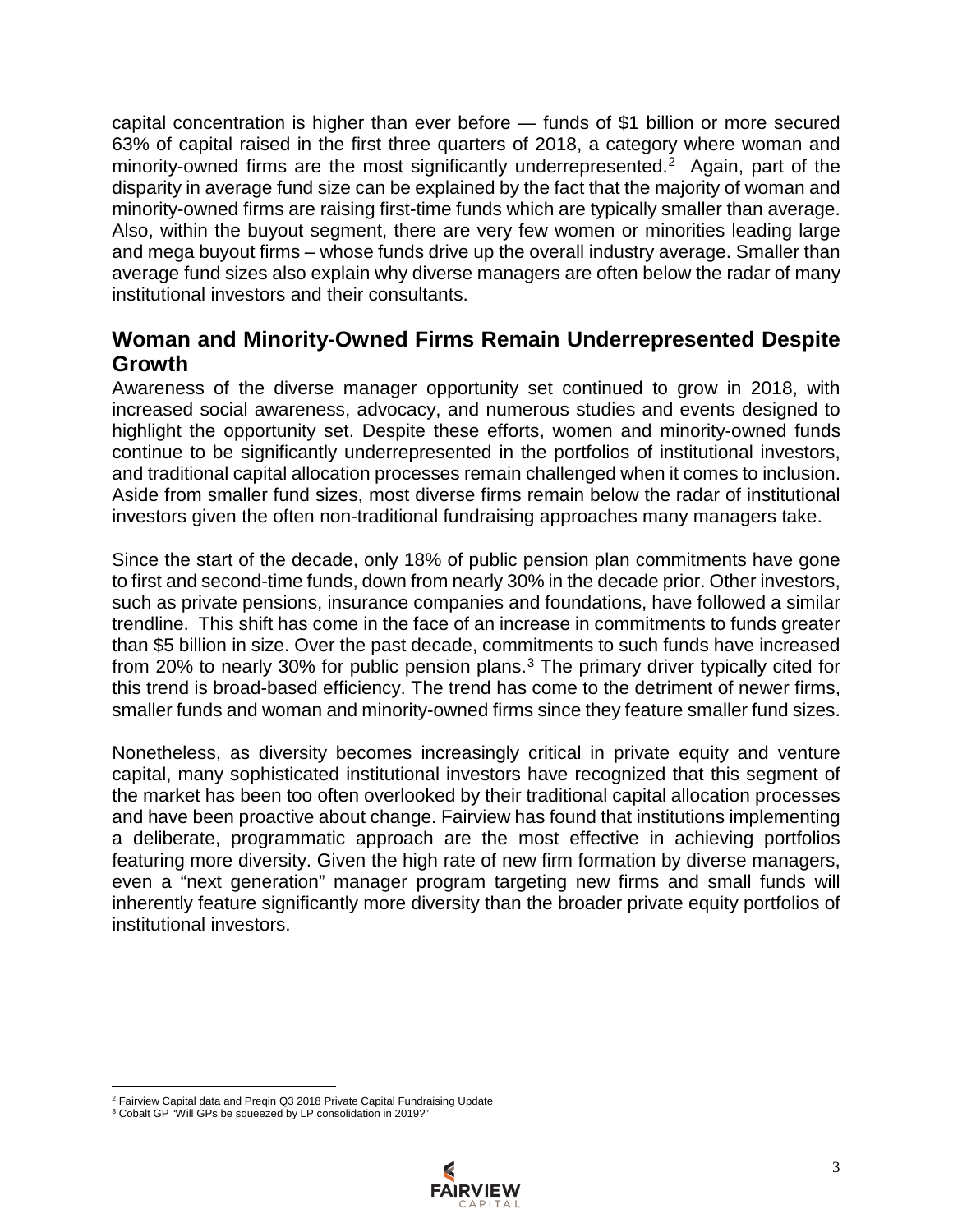# **Venture Capital Remains the Leading Strategy Targeted by Woman and Minority-Owned Firms**

We have observed the most growth in woman and minority-owned firms that pursue venture capital strategies. In fact, 62% of woman and minority-owned private equity funds in the market in 2018 were pursuing venture capital investments. This figure is up from 54% in 2017 – a trend buoyed by a high rate of new firm formation. Venture capital funds are typically smaller (most seed and early-stage strategies can be executed with funds



Data: Fairview Capital Proprietary Database of Woman and Minority-Owned Firms as of December 31, 2018

smaller than \$150 million), which make them less daunting to raise for newer firms.

The subgroups of woman and minority-owned firms were nearly evenly split with women representing 48% of the funds in the venture capital market with the remainder attributed to minority-owned firms. The number of woman-owned venture capital firms has been a particularly strong area of growth. This is against a backdrop of activism and advocacy for gender equality across multiple dimensions in the technology and venture capital industries. Experienced women finding it difficult to obtain senior positions with tenured



Data: Fairview Capital Proprietary Database of Woman and Minority-Owned Firms as of December 31, 2018

firms and those with novel investment approaches are increasingly launching new firms. This is particularly evident at the seed and early stage, where fund sizes are typically smaller. The 39 woman-owned venture capital firms in the market in 2018 were collectively raising less than \$2 billion or approximately \$66 million per fund, a number below the screens of most institutional investors, particularly those that do not invest with seed or early-stage firms.

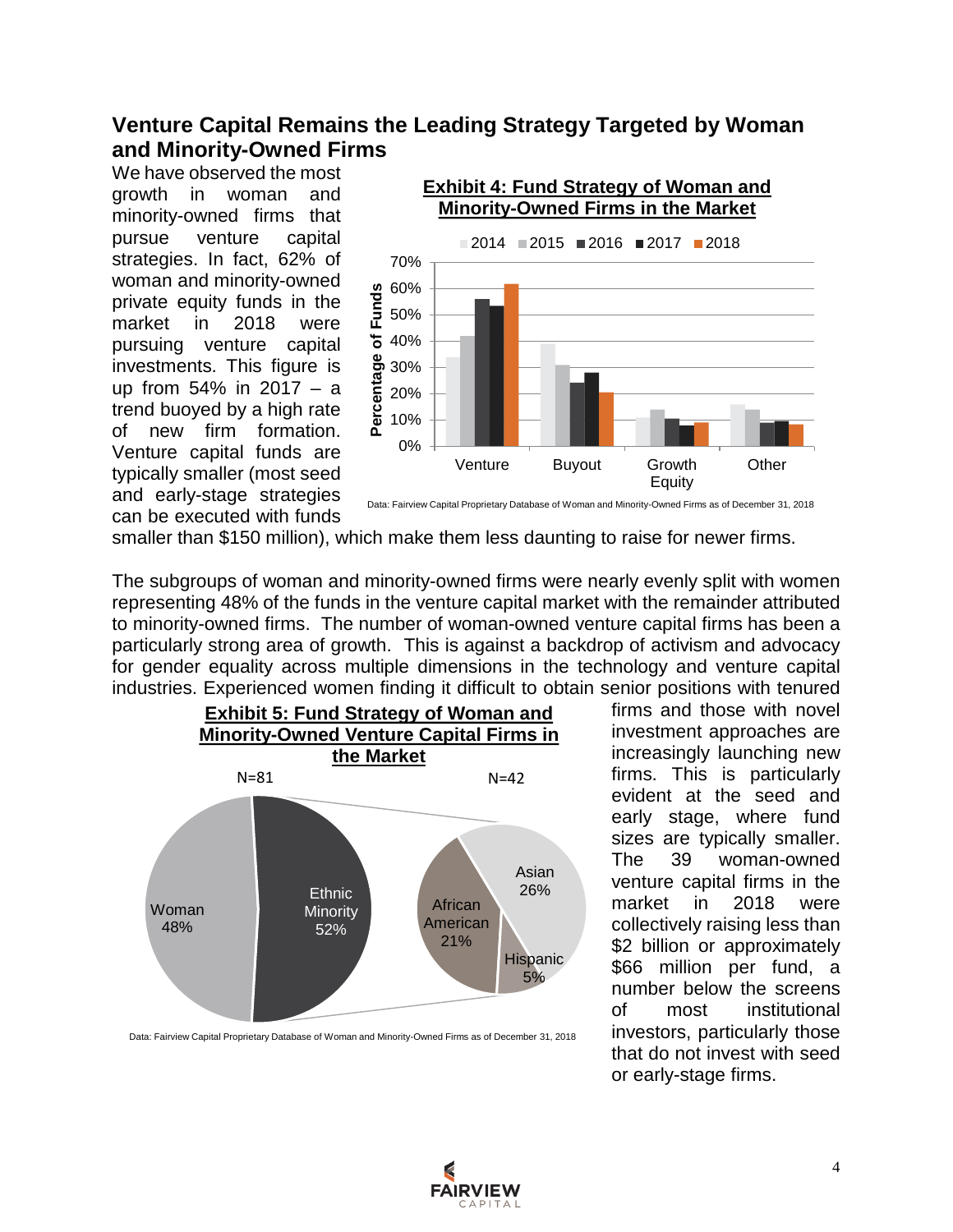#### **The Buyout Segment Remains Underpenetrated by Woman and Minority-Owned Firms**

Just over 25% of woman and minority-owned firms in the private equity market in 2018 targeted buyout investments, the largest segment of the broader private equity universe regarding the number of firms and dollars invested. African American owned firms made up the majority of woman and minorityowned firms in the market in 2018. On an absolute basis, the number of



Data: Fairview Capital Proprietary Database of Woman and Minority-Owned Firms as of December 31, 2018

woman and minority-owned buyout firms continues to grow at a measured rate.

The vast majority of woman and minority-owned buyout funds in the market in 2018 featured teams with track records of working together and in many cases teams spun-out of larger buyout firms. Sophisticated limited partners recognize that woman and minorityowned firms, as well as other newer and smaller firms, offer differentiated networks, smaller fund sizes, lower middle market strategies, and unique access to deals at attractive valuations. For newer buyout firms, we have observed many executing deals as fundless sponsors to generate track records, even after spinning out from top firms before raising a fund. Nearly the entire woman and minority-owned universe is raising funds less than \$1 billion.

# **Ethnic and Gender Diversity Is Constantly Evolving**

The ethnic and gender diversity mix within the set of woman and minority-owned firms has constantly been evolving over the past few years. The major notable trend has been

*Fairview's data reflects the primary diversity characteristic of each firm and fund. Recognizing that gender and ethnic diversity are not mutually exclusive, additional analysis shows that close to one-third of womanowned firms feature additional ethnic diversity amongst partners. The reverse is also true – African American, Hispanic and Asian-owned firms are much more likely to feature women partners on the team.* 

the rise in woman-owned firms. In 2014, womanowned firms comprised just 18% of all woman and minority-owned firms in the market. In 2018, that figure had jumped to 41% or 54 woman-owned firms.

African American, Asian and Hispanic managers together narrowly comprise the majority of funds being raised by ethnic minority-owned firms. Minority-owned firms represented 59% of the 131 woman and minority-owned firms actively raising capital in 2018.